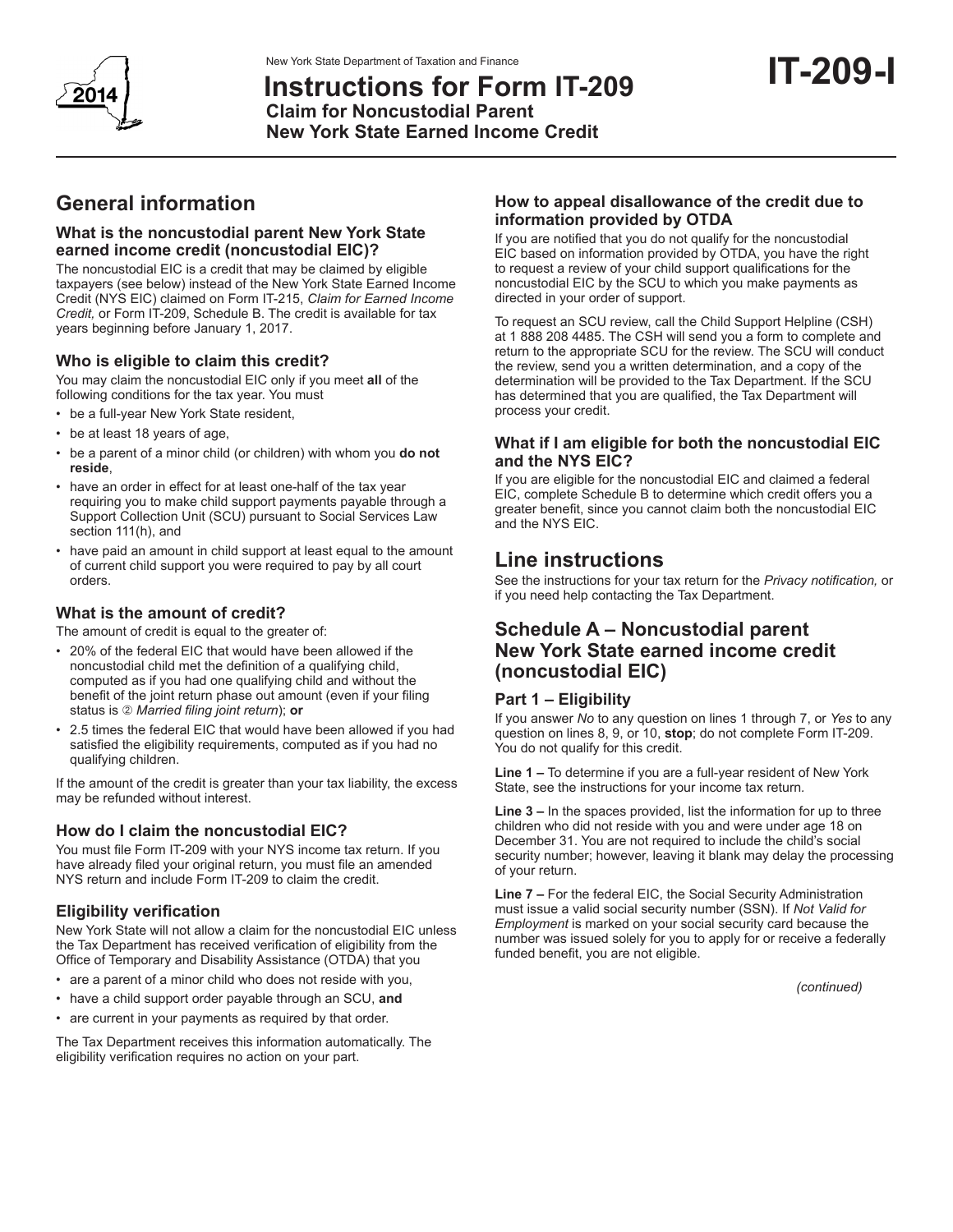#### **Page 2** of 8 **IT-209-I** (2014)

**Line 10 –** You cannot claim the noncustodial EIC if your investment income is more than \$3,350. For most people, investment income is the **total amount** of the following:

- taxable interest income (from federal Form 1040A or Form 1040, line 8a);
- • tax-exempt interest income (from federal Form 1040A or Form 1040, line 8b);
- ordinary dividends income (from federal Form 1040A or Form 1040, line 9a); **and**
- capital gains net income from Form 1040A, line 10 or Form 1040, line 13 (if more than zero).

For more information on what qualifies as investment income, see federal Publication 596, *Earned Income Credit.*

#### **Part 3 – Earned income**

**Line 13 –** Complete **Worksheet A** below to determine the amount to enter on line 13.

#### **Nontaxable combat pay**

If you were a member of the U.S. Armed Forces who served in a combat zone, certain pay is excluded from your income. See federal Publication 3, *Armed Forces Tax Guide.* You can elect to include this pay in your earned income when computing the EIC. Electing to include nontaxable combat pay may increase or decrease your earned income credit. Compute the credit with and without your nontaxable combat pay before making the election. The amount of your nontaxable combat pay should be shown on federal Form(s) W-2, box 12, with code Q. If you are filing a joint return and both you and your spouse received nontaxable combat pay, you can each make your own election.

| <b>Worksheet A</b><br>Wages, salaries, tips, etc.                                                                                                                                                                                              |
|------------------------------------------------------------------------------------------------------------------------------------------------------------------------------------------------------------------------------------------------|
| 1 Enter the amount from Form IT-201, line 1 1                                                                                                                                                                                                  |
| 2 Enter any amount that was reported on<br>federal Schedule SE, Section B, Part 1, line 5a,<br>as a church employee, or that was reported on<br>federal Schedule SE, Section A or Section B,<br>Part 1, line 2, as a member of the clergy that |
|                                                                                                                                                                                                                                                |
| 4 Enter the amount, if any, from federal<br>Form 1040EZ, line 8b; Form 1040A,<br>line 42b; or Form 1040, line 66b,<br>if you elect to include nontaxable combat                                                                                |
| 5 Add lines 3 and 4; enter here and                                                                                                                                                                                                            |

**Line 14 –** If you were paid any amount for work while an inmate in a penal institution, **or** if you received a taxable scholarship or fellowship grant, or an amount as a pension or annuity from a nonqualified deferred compensation plan or a nongovernmental section 457 plan, this amount may be shown on your wage and tax statement(s) federal Form W-2, box 11. Enter the amount on line 14. Also include on line 14 any amount that is a Medicaid waiver payment that you excluded on your federal return.

**Line 15 –** Business income or loss applies only to federal Form 1040 filers. Complete **Worksheet B** below if you were self-employed, or filing federal Schedule SE because you were a member of the clergy or had church employee income, or are filing federal Schedule C or Schedule C-EZ as a statutory employee, to determine the amount to enter on line 15. **Do not** use a minus sign or brackets to show a loss. Mark an *X* in the appropriate box at line 15 to indicate if the amount reported is a profit or loss. Be sure to enter your employer identification number (EIN) for your business. If you have income or loss from more than one business, enter the EIN representing your primary business activity. If your primary business activity does not have an EIN, enter your SSN.

#### **Business income Worksheet B**

| Self-employed, members of the clergy, and people with church<br>employee income filing Schedule SE    |  |
|-------------------------------------------------------------------------------------------------------|--|
| 1a Enter the total from federal Schedule SE,<br>Section A or Section B, lines 1a, 1b, and 2  1a _____ |  |
| 1b Enter any amount from federal Schedule SE.                                                         |  |
|                                                                                                       |  |
| 1d Enter the amount from federal Schedule SE.<br>Section A, line 6, or Section B, line 13,            |  |
|                                                                                                       |  |
|                                                                                                       |  |

#### **Self-employed individuals NOT required to file Schedule SE**

Do not include on these lines any statutory employee income, any net profit from services performed as a notary public, any amounts exempt from self-employment tax as a result of the filing and approval of federal Form 4361, or any other amounts exempt from self-employment tax.

| 2a Enter any net farm profit (or loss) from<br>federal Schedule F, line 34, and from<br>farm partnership, federal Form 1065,                                                                                                       |
|------------------------------------------------------------------------------------------------------------------------------------------------------------------------------------------------------------------------------------|
| 2b Enter any net profit (or loss) from federal<br>Schedule C, line 31; federal Schedule C-EZ,<br>line 3; federal Form 1065, Schedule K-1,<br>box 14, code A (other than farming); and<br>federal Form 1065-B, Schedule K-1, box 9, |
|                                                                                                                                                                                                                                    |
| * If you have any Schedule K-1 amounts, complete the<br>appropriate line(s) of federal Schedule SE, Section A. Reduce<br>the federal Schedule K-1 amounts as described in the federal<br>Partner's Instructions for Schedule K-1.  |
| Statutory employees filing Schedule C or C-EZ                                                                                                                                                                                      |
| 3 Enter the amount from federal Schedule C.<br>line 1, or federal Schedule C-EZ, line 1<br>that you are filing as a statutory employee $\ldots$ 3 $\ldots$                                                                         |
| 4 Add lines 1e, 2c, and 3. This is your total<br>business income. Enter here and on                                                                                                                                                |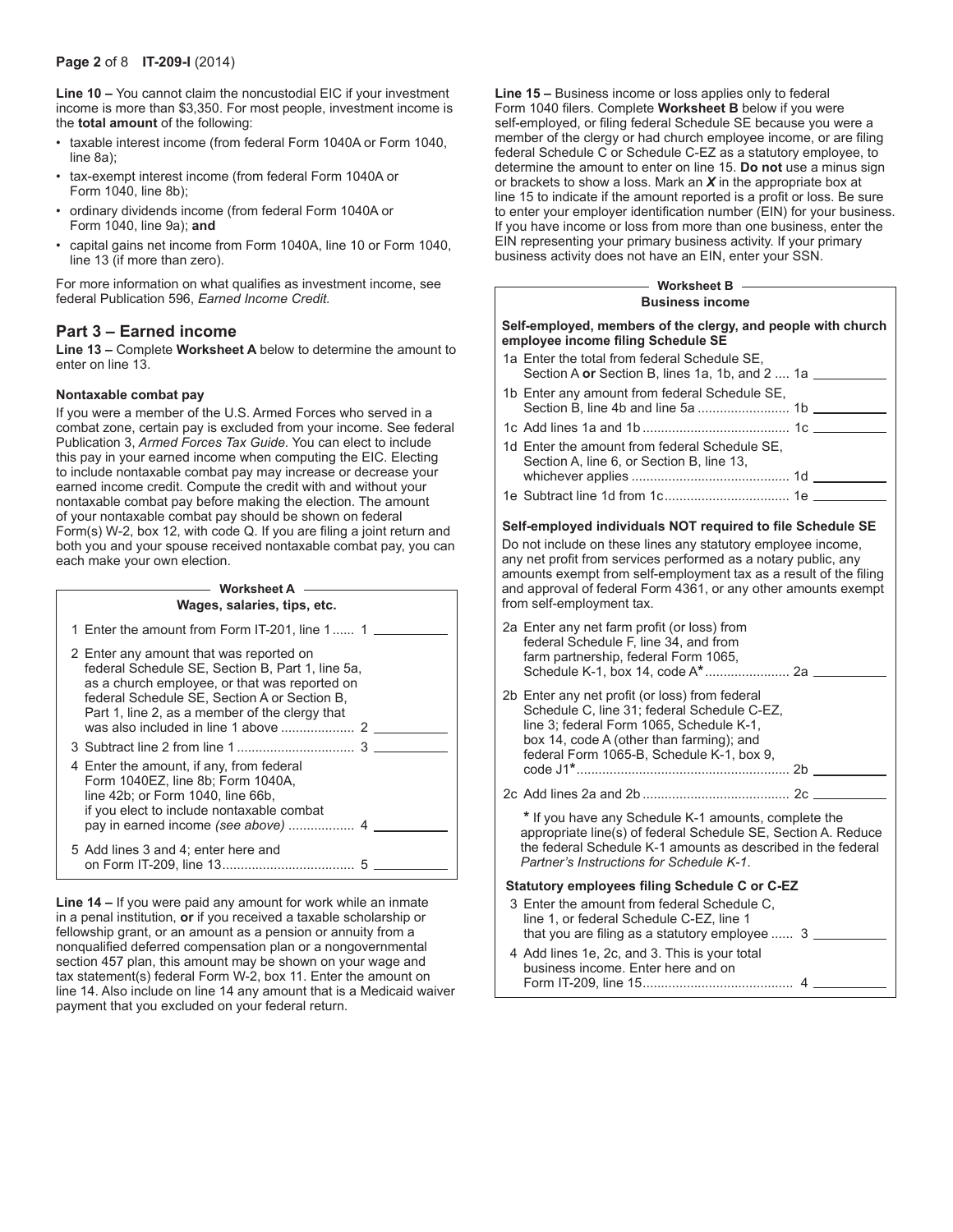### **Part 4 – Credit computation**

Complete both sections (lines 18 through 32).

**Lines 18 through 24 –** In this section, the noncustodial EIC is computed as 20% of the federal EIC with one qualifying child.

**Lines 25 through 31 –** In this section, the noncustodial EIC is computed as 2.5 times the federal EIC without a qualifying child.

**Line 32 –** Enter the greater of line 24 or line 31. This is your noncustodial EIC. The noncustodial EIC may be claimed instead of the NYS EIC (on Form IT-215 or Form IT-209, Schedule B). **You cannot claim both.** 

If you claimed a federal EIC, complete Schedule B to determine if the NYS EIC is more beneficial than the noncustodial EIC.

If you did not claim a federal EIC, enter the line 32 amount on Form IT-201, line 66.

Submit Form IT-209 with your return.

### **Schedule B – New York State earned income credit (NYS EIC)**

Complete Schedule B only if you claimed a federal EIC.

If you were a full-year or part-year resident of New York City, also complete Schedule C.

**Line 38b –** Enter the amount from Form IT-112-R, *New York State Resident Credit*, line 30, or Form IT-112-C, *New York State Resident Credit for Taxes Paid to a Province of Canada*, line 46.

**Line 38c –** Enter the amount of your **available** accumulation distribution credit. This amount may be greater than your accumulation distribution credit claimed on Form IT-201-ATT, line 1.

# **Schedule C – New York City earned income credit (NYC EIC) for NYC full-year and part-year residents**

If you received a federal EIC and you were a resident or part-year resident of NYC, complete **Worksheet C** below to calculate your NYC EIC.

#### **Instructions for completing Worksheet C**

**Line 1 –** You must have claimed the federal EIC in order to claim the NYC EIC.

Line 4 – Complete this line only if your filing status is 3, Married *filing separate return*. See the instructions for Form IT-201 to determine your filing status. Remember that while the NYC EIC can be split in any manner you and your spouse agree to, the combined amount of both spouses' NYC credits cannot be more than the amount on line 3. If you are a full-year NYC resident, enter this amount on Form IT-209, line 45; also enter on Form IT-201, line 70. If you are a part-year NYC resident, continue with line 5.

**Lines 6 and 7 –** Part-year NYC residents must also enter this amount on Form IT-209, line 46 and 47.

**Note:** If your filing status is 2, *Married filing joint return*, you and your spouse had different NYC resident periods, and you are filing separate Forms IT-360.1, enter on lines 6 and 7 the combined amount from both spouses' Forms IT-360.1.

| <b>Worksheet C</b>                                                                                                                                                                          |                 |
|---------------------------------------------------------------------------------------------------------------------------------------------------------------------------------------------|-----------------|
| New York City earned income credit (NYC EIC)                                                                                                                                                |                 |
| 1 Amount of federal EIC claimed (from<br>federal Form 1040EZ, line 8a,<br>Form 1040A, line 42a, or Form 1040,                                                                               | $1 \quad \Box$  |
|                                                                                                                                                                                             |                 |
| 3 Allowable NYC EIC (multiply line 1 by line 2) 3                                                                                                                                           |                 |
| If your filing status is 3, Married filing separate<br>return, also complete line 4 below.                                                                                                  |                 |
| Part-year NYC residents must also complete<br>lines 5 through 9 below.                                                                                                                      |                 |
| • All others, enter the line 3 amount on<br>Form IT-209, line 45; also enter on Form IT-201,<br>line 70.                                                                                    |                 |
| 4 If your filing status is 3, Married filing<br>separate return, the NYC EIC credit on line 3<br>above can be divided between spouses in any<br>manner you wish. Enter on line 4 the amount | 4               |
| Part-year NYC residents must also complete<br>lines 5 through 9 below.                                                                                                                      |                 |
| All others, enter the line 4 amount on<br>Form IT-209, line 45; also enter on<br>Form IT-201, line 70.                                                                                      |                 |
| Part-year NYC residents only                                                                                                                                                                |                 |
| 5 NYC EIC (from line 3 or line 4 above)  5                                                                                                                                                  |                 |
| 6 Enter the amount from Form IT-360.1.<br>line 20, column B: also enter this amount                                                                                                         | 6 — 1           |
| 7 Enter the amount from Form IT-360.1.<br>line 20, column A; also enter this amount                                                                                                         | $7 \overline{}$ |
| 8 Divide line 6 by line 7 (round the result to<br>four decimal places; cannot exceed 1.0000)                                                                                                | 8               |
| 9 Part-year resident NYC EIC (multiply line 5<br>by line 8, and enter this amount on<br>Form IT-209, line 45, and Form IT-201,                                                              | 9               |
|                                                                                                                                                                                             |                 |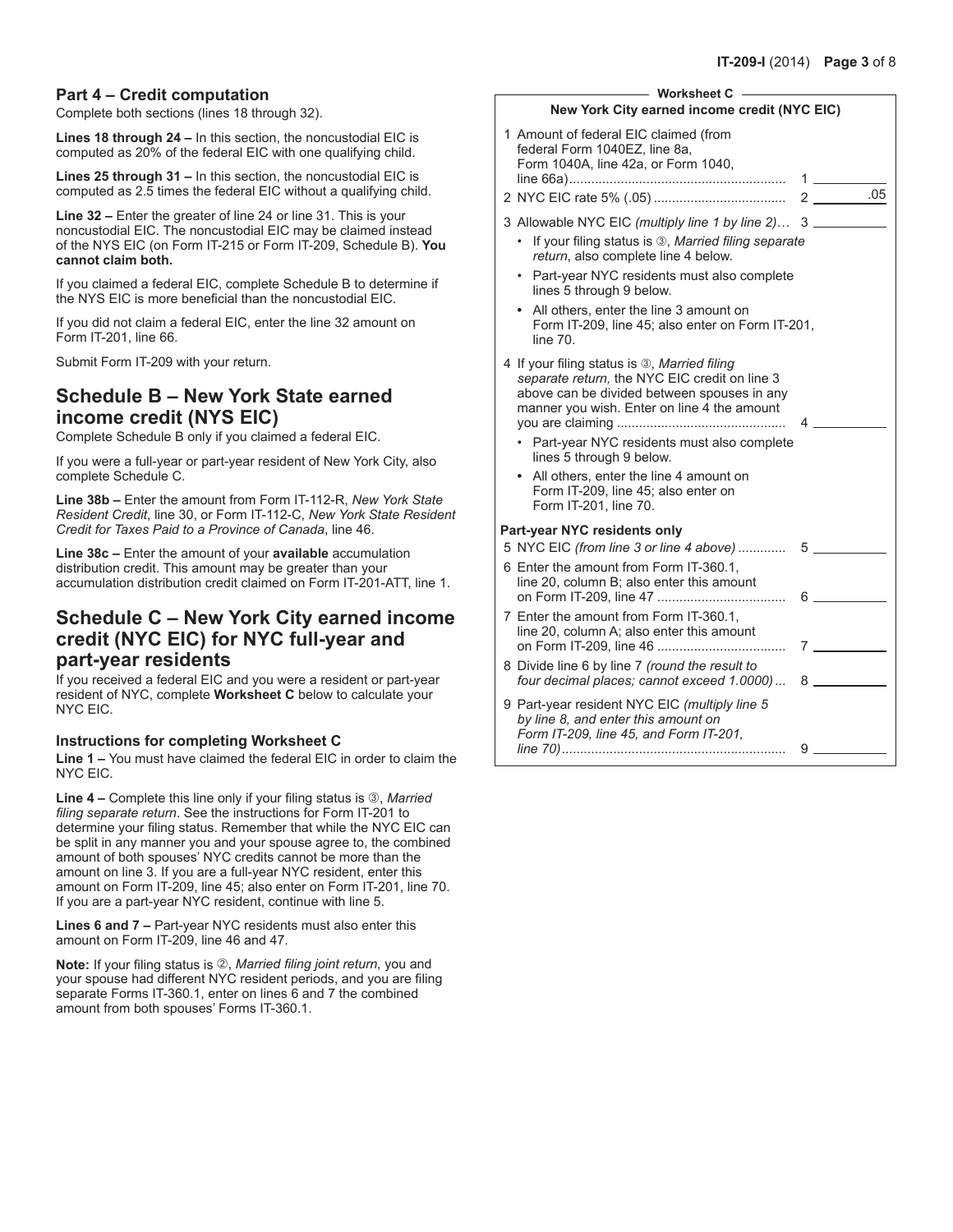# **2014 Noncustodial EIC Table**

**Caution:** This is **not** a tax table.

- 1. To find the amount to enter, read down the *At least* and *But less than* columns and find the line that includes the amount from your Form IT-209, line 16 or 17.
- 2. Then, go to the column you were instructed to use and enter the amount from that column on your Form IT-209.

*Example: If you were instructed to use column a and the amount you are looking up from Form IT-209 is \$5,000, you would enter \$1,709.*



| If the amount<br>And you were instructed<br>on Form IT-209.<br>to use column - |                         | If the amount<br>on Form IT-209. |     |     | And you were instructed<br>to use column - |       | If the amount<br>on Form IT-209. |                         | And you were instructed<br>to use column - |                       |       |                         |     |     |
|--------------------------------------------------------------------------------|-------------------------|----------------------------------|-----|-----|--------------------------------------------|-------|----------------------------------|-------------------------|--------------------------------------------|-----------------------|-------|-------------------------|-----|-----|
| line 16 or<br>17 is –                                                          |                         | a                                | b   | C   | line 16 or<br>17 is –                      |       | a                                | b                       | С                                          | line 16 or<br>17 is – |       | a                       | b   | C   |
| At least                                                                       | <b>But less</b><br>than | The amount to enter is:          |     |     | <b>But less</b><br>At least<br>than        |       |                                  | The amount to enter is: | At least But less                          | than                  |       | The amount to enter is: |     |     |
| 1                                                                              | 50                      | 9                                | 2   | 2   | 2,500                                      | 2,550 | 859                              | 193                     | 193                                        | 5,000                 | 5,050 | 1,709                   | 384 | 384 |
| 50                                                                             | 100                     | 26                               | 6   | 6   | 2,550                                      | 2,600 | 876                              | 197                     | 197                                        | 5,050                 | 5,100 | 1,726                   | 388 | 388 |
| 100                                                                            | 150                     | 43                               | 10  | 10  | 2,600                                      | 2,650 | 893                              | 201                     | 201                                        | 5,100                 | 5,150 | 1,743                   | 392 | 392 |
| 150                                                                            | 200                     | 60                               | 13  | 13  | 2,650                                      | 2,700 | 910                              | 205                     | 205                                        | 5,150                 | 5,200 | 1,760                   | 396 | 396 |
| 200                                                                            | 250                     | 77                               | 17  | 17  | 2,700                                      | 2,750 | 927                              | 208                     | 208                                        | 5,200                 | 5,250 | 1,777                   | 400 | 400 |
| 250                                                                            | 300                     | 94                               | 21  | 21  | 2,750                                      | 2,800 | 944                              | 212                     | 212                                        | 5,250                 | 5,300 | 1,794                   | 404 | 404 |
| 300                                                                            | 350                     | 111                              | 25  | 25  | 2,800                                      | 2,850 | 961                              | 216                     | 216                                        | 5,300                 | 5,350 | 1,811                   | 407 | 407 |
| 350                                                                            | 400                     | 128                              | 29  | 29  | 2,850                                      | 2,900 | 978                              | 220                     | 220                                        | 5,350                 | 5,400 | 1,828                   | 411 | 411 |
| 400                                                                            | 450                     | 145                              | 33  | 33  | 2,900                                      | 2,950 | 995                              | 224                     | 224                                        | 5,400                 | 5,450 | 1,845                   | 415 | 415 |
| 450                                                                            | 500                     | 162                              | 36  | 36  | 2,950                                      | 3,000 | 1,012                            | 228                     | 228                                        | 5,450                 | 5,500 | 1,862                   | 419 | 419 |
| 500                                                                            | 550                     | 179                              | 40  | 40  | 3,000                                      | 3,050 | 1,029                            | 231                     | 231                                        | 5,500                 | 5,550 | 1,879                   | 423 | 423 |
| 550                                                                            | 600                     | 196                              | 44  | 44  | 3,050                                      | 3,100 | 1,046                            | 235                     | 235                                        | 5,550                 | 5,600 | 1,896                   | 426 | 426 |
| 600                                                                            | 650                     | 213                              | 48  | 48  | 3,100                                      | 3,150 | 1,063                            | 239                     | 239                                        | 5,600                 | 5,650 | 1,913                   | 430 | 430 |
| 650                                                                            | 700                     | 230                              | 52  | 52  | 3,150                                      | 3,200 | 1,080                            | 243                     | 243                                        | 5,650                 | 5,700 | 1,930                   | 434 | 434 |
| 700                                                                            | 750                     | 247                              | 55  | 55  | 3,200                                      | 3,250 | 1,097                            | 247                     | 247                                        | 5,700                 | 5,750 | 1,947                   | 438 | 438 |
| 750                                                                            | 800                     | 264                              | 59  | 59  | 3,250                                      | 3,300 | 1,114                            | 251                     | 251                                        | 5,750                 | 5,800 | 1,964                   | 442 | 442 |
| 800                                                                            | 850                     | 281                              | 63  | 63  | 3,300                                      | 3,350 | 1,131                            | 254                     | 254                                        | 5,800                 | 5,850 | 1,981                   | 446 | 446 |
| 850                                                                            | 900                     | 298                              | 67  | 67  | 3,350                                      | 3,400 | 1,148                            | 258                     | 258                                        | 5,850                 | 5,900 | 1,998                   | 449 | 449 |
| 900                                                                            | 950                     | 315                              | 71  | 71  | 3,400                                      | 3,450 | 1,165                            | 262                     | 262                                        | 5,900                 | 5,950 | 2,015                   | 453 | 453 |
| 950                                                                            | 1,000                   | 332                              | 75  | 75  | 3,450                                      | 3,500 | 1,182                            | 266                     | 266                                        | 5,950                 | 6,000 | 2,032                   | 457 | 457 |
| 1,000                                                                          | 1,050                   | 349                              | 78  | 78  | 3,500                                      | 3,550 | 1,199                            | 270                     | 270                                        | 6,000                 | 6,050 | 2,049                   | 461 | 461 |
| 1,050                                                                          | 1,100                   | 366                              | 82  | 82  | 3,550                                      | 3,600 | 1,216                            | 273                     | 273                                        | 6,050                 | 6,100 | 2,066                   | 465 | 465 |
| 1,100                                                                          | 1,150                   | 383                              | 86  | 86  | 3,600                                      | 3,650 | 1,233                            | 277                     | 277                                        | 6,100                 | 6,150 | 2,083                   | 469 | 469 |
| 1,150                                                                          | 1,200                   | 400                              | 90  | 90  | 3,650                                      | 3,700 | 1,250                            | 281                     | 281                                        | 6,150                 | 6,200 | 2,100                   | 472 | 472 |
| 1,200                                                                          | 1,250                   | 417                              | 94  | 94  | 3,700                                      | 3,750 | 1,267                            | 285                     | 285                                        | 6,200                 | 6,250 | 2,117                   | 476 | 476 |
| 1,250                                                                          | 1,300                   | 434                              | 98  | 98  | 3,750                                      | 3,800 | 1,284                            | 289                     | 289                                        | 6,250                 | 6,300 | 2,134                   | 480 | 480 |
| 1,300                                                                          | 1,350                   | 451                              | 101 | 101 | 3,800                                      | 3,850 | 1,301                            | 293                     | 293                                        | 6,300                 | 6,350 | 2,151                   | 484 | 484 |
| 1,350                                                                          | 1,400                   | 468                              | 105 | 105 | 3,850                                      | 3,900 | 1,318                            | 296                     | 296                                        | 6,350                 | 6,400 | 2,168                   | 488 | 488 |
| 1,400                                                                          | 1,450                   | 485                              | 109 | 109 | 3,900                                      | 3,950 | 1,335                            | 300                     | 300                                        | 6,400                 | 6,450 | 2,185                   | 492 | 492 |
| 1,450                                                                          | 1,500                   | 502                              | 113 | 113 | 3,950                                      | 4,000 | 1,352                            | 304                     | 304                                        | 6,450                 | 6,500 | 2,202                   | 496 | 496 |
| 1,500                                                                          | 1,550                   | 519                              | 117 | 117 | 4,000                                      | 4,050 | 1,369                            | 308                     | 308                                        | 6,500                 | 6,550 | 2,219                   | 496 | 496 |
| 1,550                                                                          | 1,600                   | 536                              | 120 | 120 | 4,050                                      | 4,100 | 1,386                            | 312                     | 312                                        | 6,550                 | 6,600 | 2,236                   | 496 | 496 |
| 1,600                                                                          | 1,650                   | 553                              | 124 | 124 | 4.100                                      | 4,150 | 1,403                            | 316                     | 316                                        | 6,600                 | 6,650 | 2,253                   | 496 | 496 |
| 1,650                                                                          | 1,700                   | 570                              | 128 | 128 | 4,150                                      | 4,200 | 1,420                            | 319                     | 319                                        | 6,650                 | 6,700 | 2,270                   | 496 | 496 |
| 1,700                                                                          | 1,750                   | 587                              | 132 | 132 | 4,200                                      | 4,250 | 1,437                            | 323                     | 323                                        | 6,700                 | 6,750 | 2,287                   | 496 | 496 |
| 1,750                                                                          | 1,800                   | 604                              | 136 | 136 | 4,250                                      | 4,300 | 1,454                            | 327                     | 327                                        | 6,750                 | 6,800 | 2,304                   | 496 | 496 |
| 1,800                                                                          | 1,850                   | 621                              | 140 | 140 | 4,300                                      | 4,350 | 1,471                            | 331                     | 331                                        | 6,800                 | 6,850 | 2,321                   | 496 | 496 |
| 1,850                                                                          | 1,900                   | 638                              | 143 | 143 | 4,350                                      | 4,400 | 1,488                            | 335                     | 335                                        | 6,850                 | 6,900 | 2,338                   | 496 | 496 |
| 1,900                                                                          | 1,950                   | 655                              | 147 | 147 | 4,400                                      | 4,450 | 1,505                            | 339                     | 339                                        | 6,900                 | 6,950 | 2,355                   | 496 | 496 |
| 1,950                                                                          | 2,000                   | 672                              | 151 | 151 | 4,450                                      | 4,500 | 1,522                            | 342                     | 342                                        | 6,950                 | 7,000 | 2,372                   | 496 | 496 |
| 2,000                                                                          | 2,050                   | 689                              | 155 | 155 | 4,500                                      | 4,550 | 1,539                            | 346                     | 346                                        | 7,000                 | 7,050 | 2,389                   | 496 | 496 |
| 2,050                                                                          | 2,100                   | 706                              | 159 | 159 | 4,550                                      | 4,600 | 1,556                            | 350                     | 350                                        | 7,050                 | 7,100 | 2,406                   | 496 | 496 |
| 2,100                                                                          | 2,150                   | 723                              | 163 | 163 | 4,600                                      | 4,650 | 1,573                            | 354                     | 354                                        | 7,100                 | 7,150 | 2,423                   | 496 | 496 |
| 2,150                                                                          | 2,200                   | 740                              | 166 | 166 | 4,650                                      | 4,700 | 1,590                            | 358                     | 358                                        | 7,150                 | 7,200 | 2,440                   | 496 | 496 |
| 2,200                                                                          | 2,250                   | 757                              | 170 | 170 | 4,700                                      | 4,750 | 1,607                            | 361                     | 361                                        | 7,200                 | 7,250 | 2,457                   | 496 | 496 |
| 2,250                                                                          | 2,300                   | 774                              | 174 | 174 | 4,750                                      | 4,800 | 1,624                            | 365                     | 365                                        | 7,250                 | 7,300 | 2,474                   | 496 | 496 |
| 2,300                                                                          | 2,350                   | 791                              | 178 | 178 | 4,800                                      | 4,850 | 1,641                            | 369                     | 369                                        | 7,300                 | 7,350 | 2,491                   | 496 | 496 |
| 2,350                                                                          | 2,400                   | 808                              | 182 | 182 | 4,850                                      | 4,900 | 1,658                            | 373                     | 373                                        | 7,350                 | 7,400 | 2,508                   | 496 | 496 |
| 2,400                                                                          | 2,450                   | 825                              | 186 | 186 | 4,900                                      | 4,950 | 1,675                            | 377                     | 377                                        | 7,400                 | 7,450 | 2,525                   | 496 | 496 |
| 2,450                                                                          | 2,500                   | 842                              | 189 | 189 | 4,950                                      | 5,000 | 1,692                            | 381                     | 381                                        | 7,450                 | 7,500 | 2,542                   | 496 | 496 |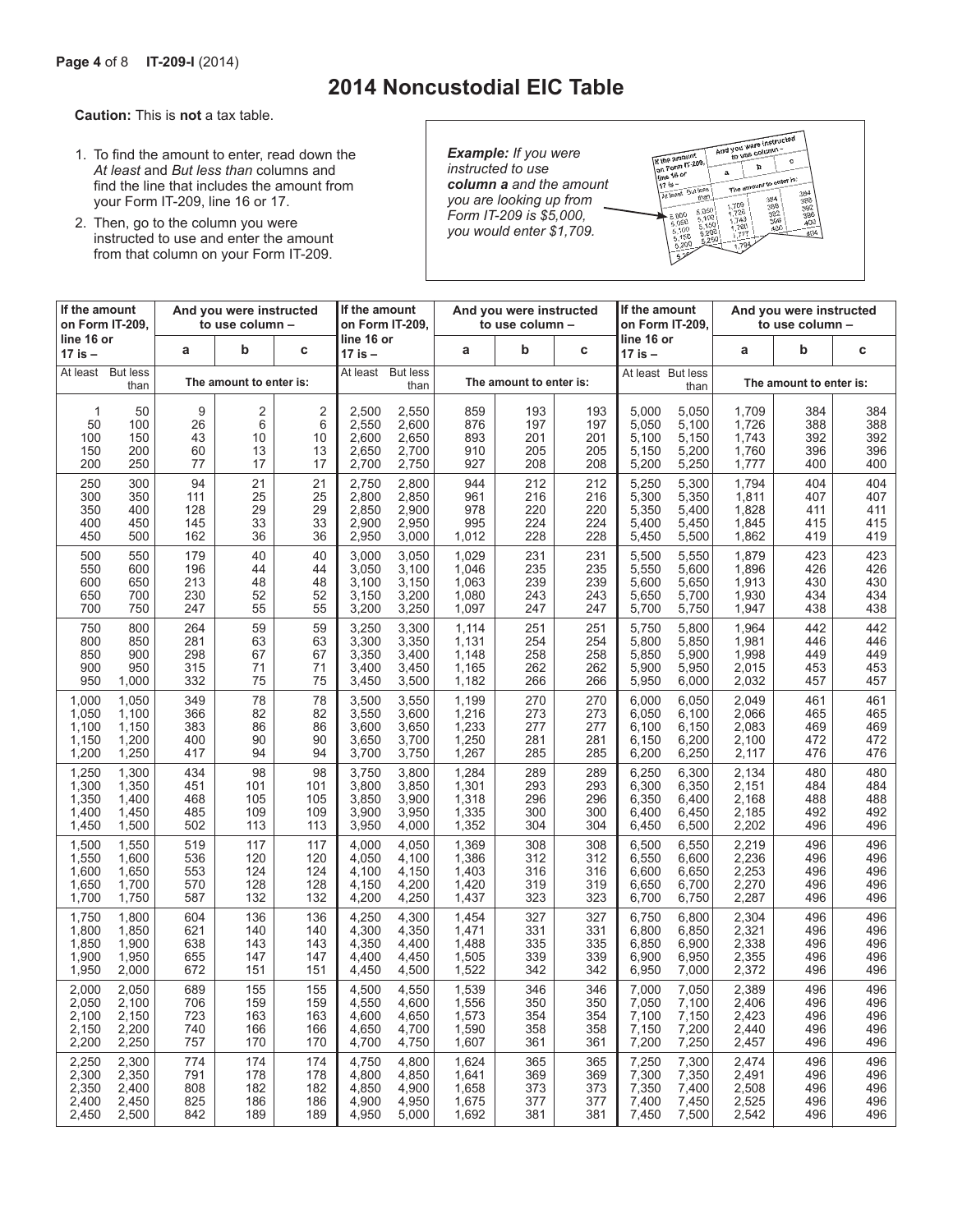| If the amount<br>on Form IT-209.                                                        | And you were instructed<br>to use column - |                                 | If the amount<br>on Form IT-209, |                                                                                                  | And you were instructed<br>to use column - |                                 | If the amount<br>on Form IT-209. | And you were instructed<br>to use column -                                                       |                                           |                                 |                                 |  |
|-----------------------------------------------------------------------------------------|--------------------------------------------|---------------------------------|----------------------------------|--------------------------------------------------------------------------------------------------|--------------------------------------------|---------------------------------|----------------------------------|--------------------------------------------------------------------------------------------------|-------------------------------------------|---------------------------------|---------------------------------|--|
| line 16 or<br>17 is –                                                                   | a                                          | b                               | c                                | line 16 or<br>17 is –                                                                            | a                                          | b                               | C                                | line 16 or<br>17 is –                                                                            | a                                         | b                               | C                               |  |
| <b>But less</b><br>At least<br>than                                                     |                                            | The amount to enter is:         |                                  | <b>But less</b><br>At least<br>than                                                              |                                            | The amount to enter is:         |                                  | At least But less<br>than                                                                        |                                           | The amount to enter is:         |                                 |  |
| 7,500<br>7,550<br>7,550<br>7,600<br>7,600<br>7,650<br>7,650<br>7,700<br>7,700<br>7,750  | 2,559<br>2,576<br>2,593<br>2,610<br>2,627  | 496<br>496<br>496<br>496<br>496 | 496<br>496<br>496<br>496<br>496  | 10,050<br>10,000<br>10,100<br>10,050<br>10,100<br>10,150<br>10,150<br>10,200<br>10,200<br>10,250 | 3,305<br>3,305<br>3,305<br>3,305<br>3,305  | 349<br>345<br>342<br>338<br>334 | 496<br>496<br>496<br>496<br>496  | 12,500<br>12.550<br>12,550<br>12,600<br>12,600<br>12,650<br>12,650<br>12,700<br>12,700<br>12,750 | 3,305<br>3,305<br>3,305<br>3,305<br>3,305 | 158<br>154<br>150<br>146<br>143 | 496<br>496<br>496<br>496<br>496 |  |
| 7,800<br>7,750<br>7,800<br>7,850<br>7,850<br>7,900<br>7,900<br>7,950<br>7,950<br>8,000  | 2.644<br>2,661<br>2,678<br>2,695<br>2,712  | 496<br>496<br>496<br>496<br>496 | 496<br>496<br>496<br>496<br>496  | 10,250<br>10,300<br>10,300<br>10,350<br>10.350<br>10,400<br>10.400<br>10,450<br>10,450<br>10,500 | 3,305<br>3,305<br>3,305<br>3,305<br>3,305  | 330<br>326<br>322<br>319<br>315 | 496<br>496<br>496<br>496<br>496  | 12,800<br>12,750<br>12,800<br>12,850<br>12,850<br>12,900<br>12,950<br>12,900<br>12,950<br>13,000 | 3,305<br>3,305<br>3,305<br>3,305<br>3,305 | 139<br>135<br>131<br>127<br>124 | 496<br>496<br>496<br>496<br>496 |  |
| 8,000<br>8,050<br>8,050<br>8,100<br>8,100<br>8,150<br>8,150<br>8,200<br>8,200<br>8,250  | 2,729<br>2,746<br>2,763<br>2,780<br>2,797  | 496<br>496<br>496<br>491<br>487 | 496<br>496<br>496<br>496<br>496  | 10,500<br>10,550<br>10,550<br>10,600<br>10,600<br>10,650<br>10,650<br>10,700<br>10,700<br>10,750 | 3,305<br>3,305<br>3,305<br>3,305<br>3,305  | 311<br>307<br>303<br>299<br>296 | 496<br>496<br>496<br>496<br>496  | 13,050<br>13,000<br>13,050<br>13,100<br>13,150<br>13,100<br>13,150<br>13,200<br>13,200<br>13,250 | 3,305<br>3,305<br>3,305<br>3,305<br>3,305 | 120<br>116<br>112<br>108<br>104 | 496<br>496<br>496<br>496<br>496 |  |
| 8,300<br>8,250<br>8,350<br>8,300<br>8,350<br>8,400<br>8,400<br>8,450<br>8,450<br>8,500  | 2,814<br>2,831<br>2,848<br>2,865<br>2,882  | 483<br>479<br>475<br>472<br>468 | 496<br>496<br>496<br>496<br>496  | 10,750<br>10.800<br>10.800<br>10.850<br>10,850<br>10,900<br>10.900<br>10,950<br>10,950<br>11,000 | 3,305<br>3,305<br>3,305<br>3,305<br>3,305  | 292<br>288<br>284<br>280<br>277 | 496<br>496<br>496<br>496<br>496  | 13,250<br>13,300<br>13,300<br>13,350<br>13,350<br>13,400<br>13,400<br>13,450<br>13,450<br>13,500 | 3,305<br>3,305<br>3,305<br>3,305<br>3,305 | 101<br>97<br>93<br>89<br>85     | 496<br>496<br>496<br>496<br>496 |  |
| 8,500<br>8,550<br>8,550<br>8,600<br>8,600<br>8,650<br>8,650<br>8,700<br>8,700<br>8,750  | 2,899<br>2,916<br>2,933<br>2,950<br>2,967  | 464<br>460<br>456<br>452<br>449 | 496<br>496<br>496<br>496<br>496  | 11,000<br>11,050<br>11,050<br>11,100<br>11,150<br>11,100<br>11,150<br>11,200<br>11,200<br>11,250 | 3,305<br>3,305<br>3,305<br>3,305<br>3,305  | 273<br>269<br>265<br>261<br>257 | 496<br>496<br>496<br>496<br>496  | 13,550<br>13,500<br>13,550<br>13,600<br>13,600<br>13.650<br>13.650<br>13,700<br>13,700<br>13,750 | 3,305<br>3,305<br>3,305<br>3,305<br>3,305 | 81<br>78<br>74<br>70<br>66      | 496<br>493<br>489<br>485<br>482 |  |
| 8,750<br>8,800<br>8,800<br>8,850<br>8,850<br>8,900<br>8,900<br>8,950<br>8,950<br>9,000  | 2,984<br>3,001<br>3,018<br>3,035<br>3,052  | 445<br>441<br>437<br>433<br>430 | 496<br>496<br>496<br>496<br>496  | 11,250<br>11,300<br>11,300<br>11,350<br>11,350<br>11,400<br>11,400<br>11,450<br>11,450<br>11,500 | 3,305<br>3,305<br>3,305<br>3,305<br>3,305  | 254<br>250<br>246<br>242<br>238 | 496<br>496<br>496<br>496<br>496  | 13,750<br>13,800<br>13,800<br>13,850<br>13,850<br>13,900<br>13,900<br>13,950<br>13,950<br>14,000 | 3,305<br>3,305<br>3,305<br>3,305<br>3,305 | 62<br>59<br>55<br>51<br>47      | 478<br>474<br>470<br>466<br>462 |  |
| 9,000<br>9,050<br>9,050<br>9,100<br>9,100<br>9,150<br>9,150<br>9,200<br>9,200<br>9,250  | 3,069<br>3,086<br>3,103<br>3,120<br>3,137  | 426<br>422<br>418<br>414<br>410 | 496<br>496<br>496<br>496<br>496  | 11,500<br>11,550<br>11,550<br>11,600<br>11,600<br>11,650<br>11,650<br>11,700<br>11,700<br>11,750 | 3,305<br>3,305<br>3,305<br>3,305<br>3,305  | 234<br>231<br>227<br>223<br>219 | 496<br>496<br>496<br>496<br>496  | 14.000<br>14,050<br>14,050<br>14,100<br>14,100<br>14,150<br>14,150<br>14,200<br>14,200<br>14,250 | 3,305<br>3,305<br>3,305<br>3,305<br>3,305 | 43<br>39<br>36<br>32<br>28      | 459<br>455<br>451<br>447<br>443 |  |
| 9,250<br>9,300<br>9,300<br>9,350<br>9,350<br>9,400<br>9,400<br>9,450<br>9,450<br>9,500  | 3,154<br>3,171<br>3,188<br>3,205<br>3,222  | 407<br>403<br>399<br>395<br>391 | 496<br>496<br>496<br>496<br>496  | 11,750<br>11,800<br>11.800<br>11,850<br>11,850<br>11,900<br>11,900<br>11,950<br>11,950<br>12,000 | 3,305<br>3,305<br>3,305<br>3,305<br>3,305  | 215<br>212<br>208<br>204<br>200 | 496<br>496<br>496<br>496<br>496  | 14,250<br>14,300<br>14,300<br>14,350<br>14,350<br>14,400<br>14,400<br>14,450<br>14,450<br>14,500 | 3,305<br>3,305<br>3,305<br>3,305<br>3,305 | 24<br>20<br>16<br>13<br>9       | 439<br>436<br>432<br>428<br>424 |  |
| 9,500<br>9,550<br>9,550<br>9,600<br>9,600<br>9,650<br>9,650<br>9,700<br>9,700<br>9,750  | 3,239<br>3,256<br>3,273<br>3,290<br>3,305  | 387<br>384<br>380<br>376<br>372 | 496<br>496<br>496<br>496<br>496  | 12.050<br>12,000<br>12,050 12,100<br>12,100 12,150<br>12,150 12,200<br>12,200 12,250             | 3,305<br>3,305<br>3,305<br>3,305<br>3,305  | 196<br>192<br>189<br>185<br>181 | 496<br>496<br>496<br>496<br>496  | 14,500<br>14.550<br>14,550 14,600<br>14,600<br>14,650<br>14,650<br>14,700<br>14,700<br>14,750    | 3,305<br>3,305<br>3,305<br>3,305<br>3,305 | 5<br>$\ast$<br>0<br>0<br>0      | 420<br>417<br>413<br>409<br>405 |  |
| 9,750<br>9,800<br>9,800<br>9,850<br>9,850<br>9,900<br>9,900<br>9,950<br>9,950<br>10,000 | 3,305<br>3,305<br>3,305<br>3,305<br>3,305  | 368<br>365<br>361<br>357<br>353 | 496<br>496<br>496<br>496<br>496  | 12,300<br>12,250<br>12,300 12,350<br>12,350 12,400<br>12,400 12,450<br>12,450 12,500             | 3,305<br>3,305<br>3,305<br>3,305<br>3,305  | 177<br>173<br>169<br>166<br>162 | 496<br>496<br>496<br>496<br>496  | 14,750<br>14,800<br>14,800<br>14,850<br>14,850<br>14,900<br>14,900<br>14,950<br>14,950 15,000    | 3,305<br>3,305<br>3,305<br>3,305<br>3,305 | 0<br>0<br>0<br>0<br>0           | 401<br>397<br>394<br>390<br>386 |  |

**\*** If the amount you are looking up in **column <sup>b</sup>**is at least \$14,550 but less than \$14,590, the amount to enter is \$2; above this amount you **cannot** take the credit.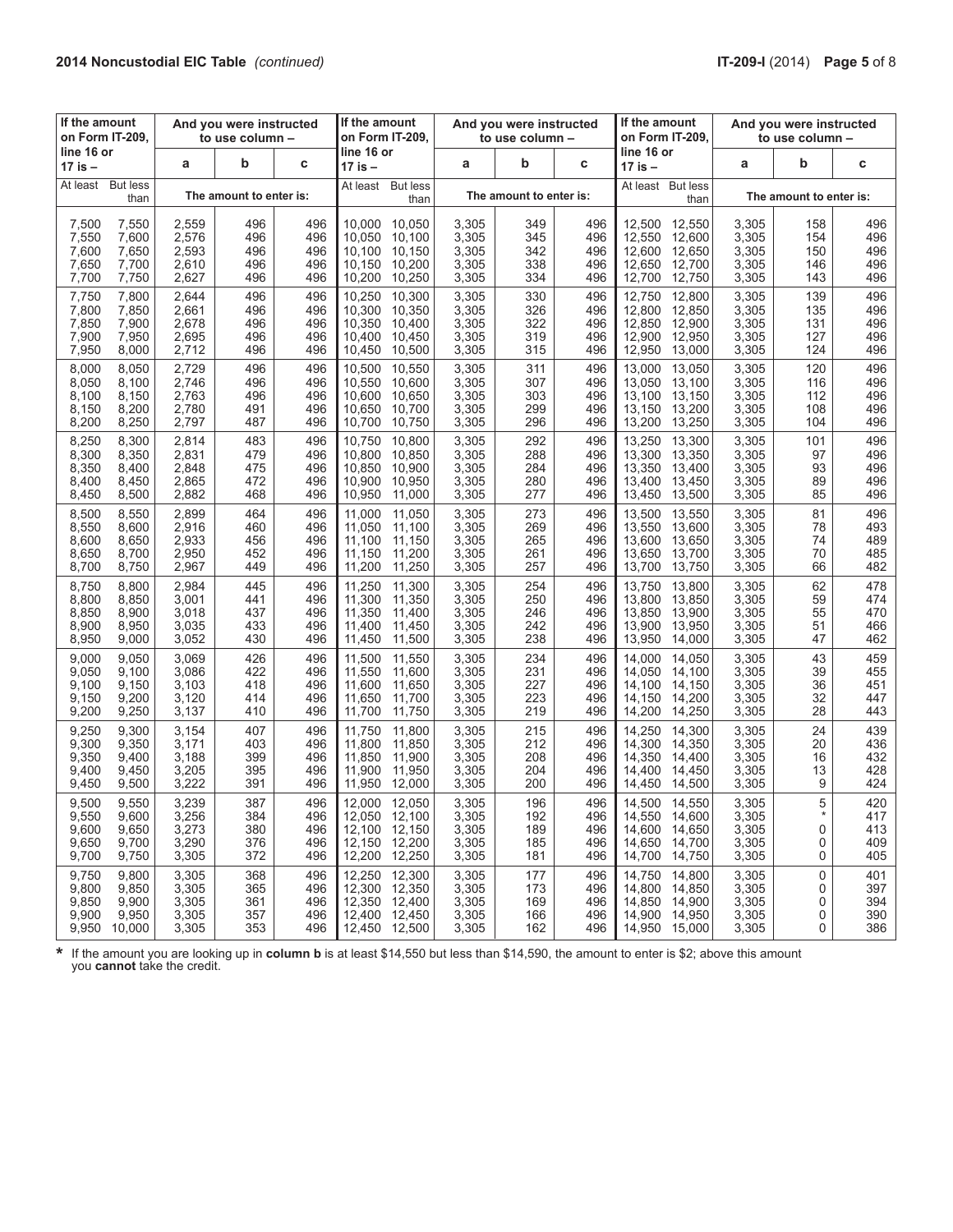| If the amount<br>And you were instructed<br>on Form IT-209,<br>to use column -                   |                                           | If the amount<br>on Form IT-209. |                                 | And you were instructed<br>to use column -                                                       |                                           | If the amount<br>on Form IT-209. | And you were instructed<br>to use column - |                                                                                                  |                                           |                         |                                 |
|--------------------------------------------------------------------------------------------------|-------------------------------------------|----------------------------------|---------------------------------|--------------------------------------------------------------------------------------------------|-------------------------------------------|----------------------------------|--------------------------------------------|--------------------------------------------------------------------------------------------------|-------------------------------------------|-------------------------|---------------------------------|
| line 16 or<br>17 is –                                                                            | a                                         | b                                | C                               | line 16 or<br>17 is –                                                                            | a                                         | b                                | С                                          | line 16 or<br>17 is –                                                                            | a                                         | b                       | C                               |
| <b>But less</b><br>At least<br>than                                                              |                                           | The amount to enter is:          |                                 | At least<br><b>But less</b><br>than                                                              |                                           | The amount to enter is:          |                                            | <b>But less</b><br>At least<br>than                                                              |                                           | The amount to enter is: |                                 |
| 15,000 15,050<br>15,100<br>15,050<br>15,100<br>15,150<br>15,150<br>15,200<br>15,200<br>15,250    | 3,305<br>3,305<br>3,305<br>3,305<br>3,305 | 0<br>0<br>0<br>0<br>0            | 382<br>378<br>374<br>371<br>367 | 17,500 17,550<br>17,550<br>17,600<br>17,600<br>17,650<br>17,650<br>17.700<br>17,700<br>17,750    | 3,305<br>3,305<br>3,305<br>3,305<br>3,305 | 0<br>0<br>0<br>0<br>0            | 191<br>187<br>183<br>179<br>176            | 20,050<br>20,000<br>20,100<br>20,050<br>20,100<br>20,150<br>20,150<br>20,200<br>20,200<br>20,250 | 2,954<br>2,946<br>2,938<br>2,930<br>2,922 | 0<br>0<br>0<br>0<br>0   | 0<br>0<br>0<br>0                |
| 15.250<br>15,300<br>15,300 15,350<br>15,350<br>15,400<br>15,400<br>15,450<br>15,450<br>15,500    | 3,305<br>3,305<br>3,305<br>3,305<br>3,305 | 0<br>0<br>0<br>0<br>0            | 363<br>359<br>355<br>352<br>348 | 17,750<br>17,800<br>17.800<br>17.850<br>17,850<br>17.900<br>17,900<br>17,950<br>17,950<br>18,000 | 3,305<br>3,305<br>3,298<br>3,290<br>3,282 | 0<br>0<br>0<br>0<br>0            | 172<br>168<br>164<br>160<br>156            | 20.250<br>20,300<br>20,300<br>20,350<br>20,350<br>20,400<br>20,400<br>20,450<br>20,450<br>20,500 | 2,914<br>2,906<br>2,898<br>2,890<br>2,882 | 0<br>0<br>0<br>0<br>0   | 0<br>0<br>0<br>0<br>0           |
| 15,500<br>15,550<br>15,600<br>15,550<br>15,600<br>15,650<br>15,650<br>15,700<br>15,700<br>15,750 | 3,305<br>3,305<br>3,305<br>3,305<br>3,305 | 0<br>0<br>0<br>0<br>0            | 344<br>340<br>336<br>332<br>329 | 18,000<br>18,050<br>18,050<br>18,100<br>18,100<br>18,150<br>18,150<br>18,200<br>18,200<br>18,250 | 3,274<br>3,266<br>3,258<br>3,250<br>3,242 | 0<br>0<br>0<br>0<br>0            | 153<br>149<br>145<br>141<br>137            | 20,500<br>20,550<br>20,550<br>20,600<br>20,600<br>20,650<br>20,650<br>20,700<br>20,700<br>20,750 | 2,874<br>2,866<br>2,858<br>2,850<br>2,842 | 0<br>0<br>0<br>0<br>0   | $\mathbf 0$<br>0<br>0<br>0<br>0 |
| 15,800<br>15,750<br>15,800<br>15,850<br>15,850 15,900<br>15,900<br>15,950<br>15,950<br>16,000    | 3,305<br>3,305<br>3,305<br>3,305<br>3,305 | 0<br>0<br>0<br>0<br>0            | 325<br>321<br>317<br>313<br>309 | 18.300<br>18,250<br>18,350<br>18,300<br>18,350 18,400<br>18,400<br>18,450<br>18,450<br>18,500    | 3,234<br>3,226<br>3,218<br>3,210<br>3,202 | 0<br>0<br>0<br>0<br>0            | 133<br>130<br>126<br>122<br>118            | 20,750<br>20.800<br>20,800<br>20,850<br>20,850<br>20,900<br>20,900<br>20,950<br>20,950<br>21,000 | 2,834<br>2,826<br>2,818<br>2,810<br>2,802 | 0<br>0<br>0<br>0<br>0   | 0<br>0<br>0<br>0<br>0           |
| 16,050<br>16,000<br>16,050<br>16,100<br>16,100<br>16,150<br>16,150<br>16,200<br>16,200 16,250    | 3,305<br>3,305<br>3,305<br>3,305<br>3,305 | 0<br>0<br>0<br>0<br>0            | 306<br>302<br>298<br>294<br>290 | 18,500<br>18,550<br>18,550<br>18.600<br>18,600<br>18,650<br>18,650<br>18,700<br>18,700<br>18,750 | 3,194<br>3,186<br>3,178<br>3,170<br>3,162 | 0<br>0<br>0<br>0<br>0            | 114<br>111<br>107<br>103<br>99             | 21,000<br>21,050<br>21,050<br>21,100<br>21,100<br>21.150<br>21,150<br>21,200<br>21,200 21,250    | 2,794<br>2,786<br>2,778<br>2,770<br>2,762 | 0<br>0<br>0<br>0<br>0   | 0<br>0<br>0<br>0<br>0           |
| 16,250<br>16,300<br>16,300<br>16,350<br>16,350<br>16,400<br>16,400<br>16,450<br>16,450<br>16,500 | 3,305<br>3,305<br>3,305<br>3,305<br>3,305 | 0<br>0<br>0<br>0<br>0            | 286<br>283<br>279<br>275<br>271 | 18,800<br>18,750<br>18,800<br>18,850<br>18,850<br>18,900<br>18,900<br>18,950<br>18,950<br>19,000 | 3,154<br>3,146<br>3,138<br>3,130<br>3,122 | 0<br>0<br>0<br>0<br>0            | 95<br>91<br>88<br>84<br>80                 | 21,300<br>21,250<br>21,300<br>21,350<br>21,350<br>21,400<br>21,400<br>21,450<br>21,450<br>21,500 | 2,754<br>2,746<br>2,738<br>2,730<br>2,722 | 0<br>0<br>0<br>0<br>0   | 0<br>0<br>0<br>0<br>0           |
| 16,500<br>16,550<br>16,600<br>16,550<br>16.600<br>16,650<br>16,650<br>16,700<br>16,700 16,750    | 3,305<br>3,305<br>3,305<br>3,305<br>3,305 | 0<br>0<br>0<br>0<br>0            | 267<br>264<br>260<br>256<br>252 | 19,000<br>19,050<br>19,050<br>19,100<br>19.100<br>19,150<br>19,150<br>19,200<br>19,200<br>19,250 | 3,114<br>3,106<br>3,098<br>3,090<br>3,082 | 0<br>0<br>0<br>0<br>0            | 76<br>72<br>68<br>65<br>61                 | 21,500<br>21,550<br>21,550<br>21,600<br>21,600<br>21,650<br>21,650<br>21,700<br>21,700 21,750    | 2,714<br>2,706<br>2,698<br>2,690<br>2,682 | 0<br>0<br>0<br>0<br>0   | $\mathbf 0$<br>0<br>0<br>0<br>0 |
| 16,750<br>16.800<br>16,800<br>16,850<br>16,850<br>16,900<br>16.900<br>16,950<br>16,950<br>17,000 | 3,305<br>3,305<br>3,305<br>3,305<br>3,305 | 0<br>0<br>0<br>0<br>0            | 248<br>244<br>241<br>237<br>233 | 19,250<br>19,300<br>19,300<br>19,350<br>19,350<br>19,400<br>19,400<br>19,450<br>19,450<br>19,500 | 3,074<br>3,066<br>3,058<br>3,050<br>3,042 | 0<br>0<br>0<br>0<br>0            | 57<br>53<br>49<br>46<br>42                 | 21,750<br>21,800<br>21,800<br>21,850<br>21,850<br>21,900<br>21,900<br>21,950<br>21,950<br>22,000 | 2,674<br>2,666<br>2,658<br>2,650<br>2,642 | 0<br>0<br>0<br>0<br>0   | 0<br>0<br>0<br>0<br>0           |
| 17,050<br>17,000<br>17,050 17,100<br>17,100 17,150<br>17,150 17,200<br>17,200 17,250             | 3,305<br>3,305<br>3,305<br>3,305<br>3,305 | $\Omega$<br>0<br>0<br>0<br>0     | 229<br>225<br>221<br>218<br>214 | 19,500<br>19,550<br>19,550 19,600<br>19,600 19,650<br>19,650 19,700<br>19,700 19,750             | 3,034<br>3,026<br>3,018<br>3,010<br>3,002 | $\Omega$<br>0<br>0<br>0<br>0     | 38<br>34<br>30<br>26<br>23                 | 22,050<br>22,000<br>22,050 22,100<br>22,100 22,150<br>22,150 22,200<br>22,200 22,250             | 2,634<br>2,626<br>2,618<br>2,610<br>2,602 | 0<br>0<br>0<br>0<br>0   | $\Omega$<br>0<br>0<br>0<br>0    |
| 17,250 17,300<br>17,300 17,350<br>17,350 17,400<br>17,400 17,450<br>17,450 17,500                | 3,305<br>3,305<br>3,305<br>3,305<br>3,305 | 0<br>0<br>0<br>0<br>0            | 210<br>206<br>202<br>199<br>195 | 19,750 19,800<br>19,800 19,850<br>19,850 19,900<br>19,900 19,950<br>19,950 20,000                | 2,994<br>2,986<br>2,978<br>2,970<br>2,962 | 0<br>0<br>0<br>0<br>0            | 19<br>15<br>11<br>7<br>3                   | 22,250 22,300<br>22,300 22,350<br>22,350 22,400<br>22,400 22,450<br>22,450 22,500                | 2,594<br>2,586<br>2,579<br>2,571<br>2,563 | 0<br>0<br>0<br>0<br>0   | 0<br>0<br>0<br>0<br>0           |

**\*** If the amount you are looking up in **column <sup>c</sup>**is at least \$20,000 but less than \$20,020, the amount to enter is \$1; above this amount you **cannot** take the credit.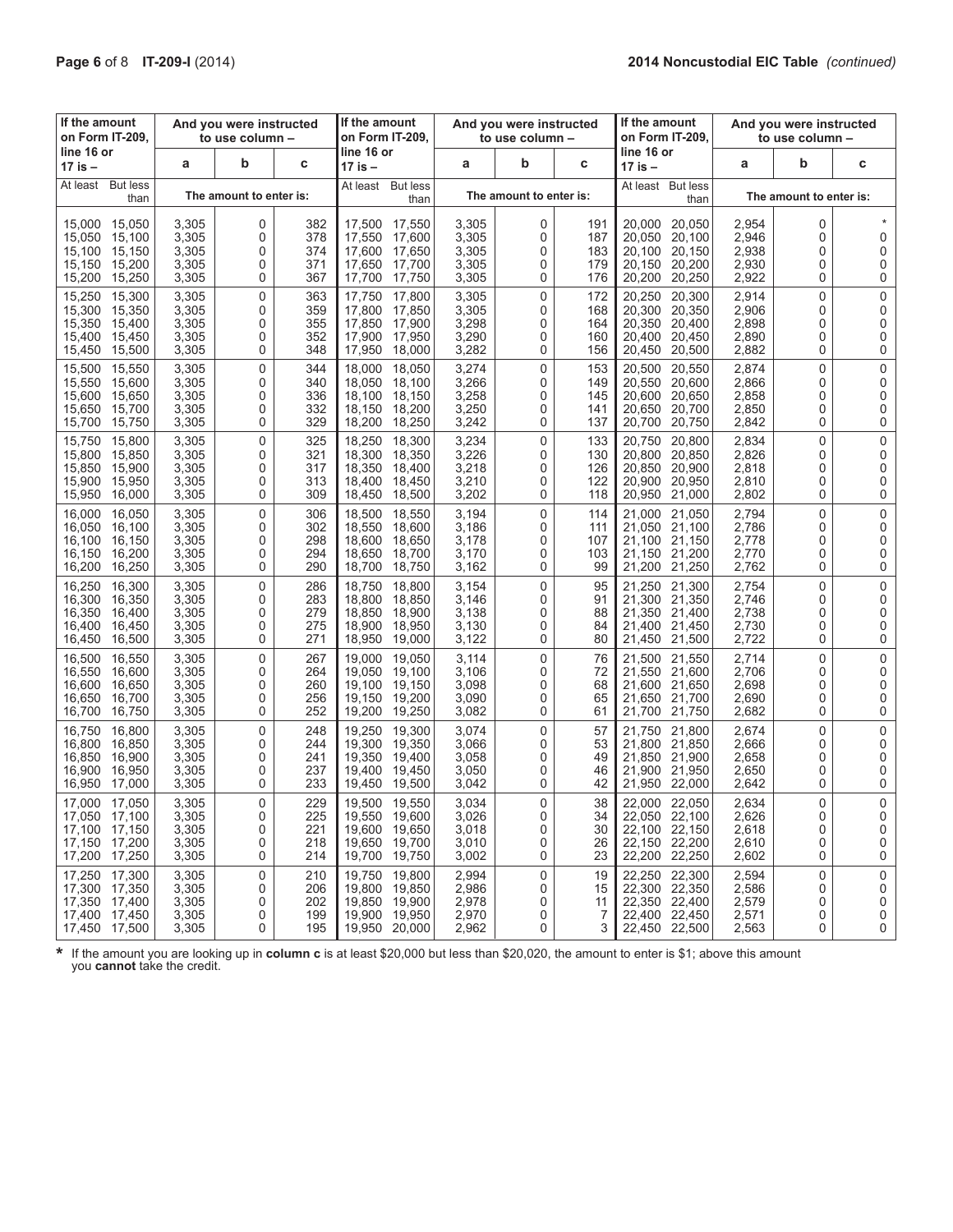| If the amount<br>on Form IT-209.                                                                 | And you were instructed<br>to use column - |                              | If the amount<br>on Form IT-209. |                                                                            |                                                | And you were instructed<br>to use column - |                              | If the amount<br>on Form IT-209.                    | And you were instructed<br>to use column -                                                       |                                           |                         |                       |
|--------------------------------------------------------------------------------------------------|--------------------------------------------|------------------------------|----------------------------------|----------------------------------------------------------------------------|------------------------------------------------|--------------------------------------------|------------------------------|-----------------------------------------------------|--------------------------------------------------------------------------------------------------|-------------------------------------------|-------------------------|-----------------------|
| line 16 or<br>17 is –                                                                            | a                                          | b                            | С                                | line 16 or<br>17 is –                                                      |                                                | a                                          | b                            | C                                                   | line 16 or<br>17 is –                                                                            | a                                         | b                       | C                     |
| <b>But less</b><br>At least<br>than                                                              |                                            | The amount to enter is:      |                                  | At least                                                                   | <b>But less</b><br>than                        |                                            | The amount to enter is:      |                                                     | At least But less<br>than                                                                        |                                           | The amount to enter is: |                       |
| 22,550<br>22,500<br>22,550<br>22,600<br>22,600<br>22,650<br>22,700<br>22,650<br>22,750<br>22,700 | 2,555<br>2,547<br>2,539<br>2,531<br>2,523  | 0<br>0<br>0<br>0<br>0        | 0<br>0<br>0<br>0<br>0            | 25,000<br>25,050<br>25,100<br>25,150<br>25,200                             | 25.050<br>25,100<br>25,150<br>25,200<br>25,250 | 2,155<br>2,147<br>2,139<br>2,131<br>2,123  | 0<br>0<br>0<br>0<br>0        | 0<br>0<br>0<br>0<br>0                               | 27,500<br>27,550<br>27,550<br>27,600<br>27,600<br>27,650<br>27,700<br>27,650<br>27,700<br>27,750 | 1,756<br>1,748<br>1,740<br>1,732<br>1,724 | 0<br>0<br>0<br>0<br>0   | 0<br>0<br>0<br>0<br>0 |
| 22,800<br>22,750<br>22,800 22,850<br>22,850<br>22,900<br>22,900<br>22.950<br>22,950 23,000       | 2,515<br>2,507<br>2,499<br>2,491<br>2,483  | 0<br>0<br>0<br>0<br>0        | $\Omega$<br>0<br>0<br>0<br>0     | 25,250<br>25,300<br>25,350<br>25,400<br>25,450                             | 25,300<br>25,350<br>25,400<br>25,450<br>25,500 | 2,115<br>2,107<br>2,099<br>2,091<br>2,083  | 0<br>0<br>0<br>0<br>0        | $\mathbf 0$<br>0<br>$\mathbf 0$<br>$\mathbf 0$<br>0 | 27,800<br>27.750<br>27,800<br>27,850<br>27,850<br>27,900<br>27,900<br>27,950<br>27,950<br>28,000 | 1,716<br>1,708<br>1,700<br>1,692<br>1,684 | 0<br>0<br>0<br>0<br>0   | 0<br>0<br>0<br>0<br>0 |
| 23,050<br>23,000<br>23,050<br>23,100<br>23,100 23,150<br>23,200<br>23,150<br>23,200 23,250       | 2,475<br>2,467<br>2,459<br>2,451<br>2,443  | 0<br>0<br>0<br>0<br>0        | $\Omega$<br>0<br>0<br>0<br>0     | 25,500<br>25,550<br>25,600<br>25,650<br>25,700                             | 25,550<br>25,600<br>25,650<br>25,700<br>25,750 | 2,075<br>2,067<br>2,059<br>2,051<br>2,043  | 0<br>0<br>0<br>0<br>0        | $\mathbf 0$<br>0<br>0<br>0<br>0                     | 28.000<br>28,050<br>28,050<br>28,100<br>28,150<br>28,100<br>28,200<br>28,150<br>28,200<br>28,250 | 1,676<br>1,668<br>1,660<br>1,652<br>1,644 | 0<br>0<br>0<br>0<br>0   | 0<br>0<br>0<br>0<br>0 |
| 23,250<br>23,300<br>23,300<br>23,350<br>23,350<br>23,400<br>23,400 23,450<br>23,450 23,500       | 2,435<br>2,427<br>2,419<br>2,411<br>2,403  | 0<br>0<br>0<br>0<br>0        | $\Omega$<br>0<br>0<br>0<br>0     | 25,750<br>25.800<br>25,850<br>25,900<br>25,950                             | 25,800<br>25,850<br>25,900<br>25,950<br>26,000 | 2,035<br>2,027<br>2,019<br>2,011<br>2,003  | $\Omega$<br>0<br>0<br>0<br>0 | $\Omega$<br>0<br>0<br>0<br>0                        | 28,250<br>28,300<br>28,300<br>28,350<br>28,350<br>28,400<br>28,400<br>28,450<br>28,450<br>28,500 | 1,636<br>1,628<br>1,620<br>1,612<br>1,604 | 0<br>0<br>0<br>0<br>0   | 0<br>0<br>0<br>0<br>0 |
| 23,500<br>23,550<br>23,550 23,600<br>23,600 23,650<br>23,700<br>23,650<br>23,700<br>23,750       | 2,395<br>2,387<br>2,379<br>2,371<br>2,363  | 0<br>0<br>0<br>0<br>0        | $\Omega$<br>0<br>0<br>0<br>0     | 26,000<br>26,050<br>26,100<br>26,150<br>26,200                             | 26,050<br>26,100<br>26.150<br>26,200<br>26,250 | 1,995<br>1,987<br>1,979<br>1,971<br>1,963  | 0<br>0<br>0<br>0<br>0        | 0<br>0<br>0<br>0<br>$\mathbf 0$                     | 28,550<br>28,500<br>28.550<br>28,600<br>28,650<br>28.600<br>28,700<br>28.650<br>28,700<br>28,750 | 1,596<br>1,588<br>1,580<br>1,572<br>1,564 | 0<br>0<br>0<br>0<br>0   | 0<br>0<br>0<br>0<br>0 |
| 23,800<br>23,750<br>23,800<br>23,850<br>23,850<br>23,900<br>23,900<br>23,950<br>23,950 24,000    | 2,355<br>2,347<br>2,339<br>2,331<br>2,323  | 0<br>0<br>0<br>0<br>0        | $\Omega$<br>0<br>0<br>0<br>0     | 26,250<br>26,300<br>26,350<br>26,400<br>26,450                             | 26,300<br>26,350<br>26,400<br>26,450<br>26,500 | 1,955<br>1,947<br>1,939<br>1,931<br>1,923  | $\Omega$<br>0<br>0<br>0<br>0 | $\mathbf 0$<br>0<br>0<br>0<br>0                     | 28,750<br>28,800<br>28,800<br>28,850<br>28,850<br>28,900<br>28,900<br>28,950<br>28,950<br>29,000 | 1,556<br>1,548<br>1,540<br>1,532<br>1,524 | 0<br>0<br>0<br>0<br>0   | 0<br>0<br>0<br>0<br>0 |
| 24,050<br>24,000<br>24,050 24,100<br>24,100 24,150<br>24,150<br>24,200<br>24,200<br>24,250       | 2,315<br>2,307<br>2,299<br>2,291<br>2,283  | 0<br>0<br>0<br>0<br>0        | $\Omega$<br>0<br>0<br>0<br>0     | 26,500<br>26,550<br>26,600<br>26,650<br>26,700                             | 26,550<br>26,600<br>26,650<br>26,700<br>26,750 | 1,915<br>1,907<br>1,899<br>1,891<br>1,883  | 0<br>0<br>0<br>0<br>0        | $\mathbf 0$<br>0<br>0<br>0<br>0                     | 29,000<br>29,050<br>29,050<br>29,100<br>29,150<br>29,100<br>29,150<br>29,200<br>29,200 29,250    | 1,516<br>1,508<br>1,500<br>1,492<br>1,484 | 0<br>0<br>0<br>0<br>0   | 0<br>0<br>0<br>0<br>0 |
| 24,250<br>24,300<br>24,300<br>24,350<br>24,350<br>24,400<br>24,450<br>24.400<br>24,500<br>24,450 | 2,275<br>2,267<br>2,259<br>2,251<br>2,243  | 0<br>0<br>0<br>0<br>0        | $\Omega$<br>0<br>0<br>0<br>0     | 26,750<br>26.800<br>26,850<br>26.900<br>26,950                             | 26,800<br>26,850<br>26,900<br>26,950<br>27,000 | 1,875<br>1,867<br>1,859<br>1,851<br>1,843  | 0<br>0<br>0<br>0<br>0        | 0<br>0<br>0<br>0<br>0                               | 29,250<br>29,300<br>29,300<br>29,350<br>29,350<br>29,400<br>29,400<br>29,450<br>29,450<br>29,500 | 1,476<br>1,468<br>1,460<br>1,452<br>1,444 | 0<br>0<br>0<br>0<br>0   | 0<br>0<br>0<br>0<br>0 |
| 24,500<br>24.550<br>24,550 24,600<br>24,600 24,650<br>24,650<br>24,700<br>24,700<br>24,750       | 2,235<br>2,227<br>2,219<br>2,211<br>2,203  | $\Omega$<br>0<br>0<br>0<br>0 | $\Omega$<br>0<br>0<br>0<br>0     | 27,000<br>27,050 27,100<br>27,100 27,150<br>27,150<br>27,200               | 27,050<br>27,200<br>27,250                     | 1,835<br>1,827<br>1,819<br>1,811<br>1,803  | 0<br>0<br>0<br>0<br>0        | $\Omega$<br>0<br>0<br>0<br>0                        | 29,500<br>29,550<br>29,550 29,600<br>29,600 29,650<br>29,650 29,700<br>29,700<br>29,750          | 1,436<br>1,428<br>1,420<br>1,412<br>1,404 | 0<br>0<br>0<br>0<br>0   | 0<br>0<br>0<br>0<br>0 |
| 24,750<br>24,800<br>24,800 24,850<br>24,850 24,900<br>24,900 24,950<br>24,950 25,000             | 2,195<br>2,187<br>2,179<br>2,171<br>2,163  | 0<br>0<br>0<br>0<br>0        | 0<br>0<br>0<br>0<br>0            | 27.250<br>27,300 27,350<br>27,350 27,400<br>27,400 27,450<br>27,450 27,500 | 27,300                                         | 1,795<br>1,787<br>1,780<br>1,772<br>1,764  | 0<br>0<br>0<br>0<br>0        | $\mathbf 0$<br>0<br>0<br>0<br>0                     | 29,800<br>29,750<br>29,800<br>29,850<br>29,850 29,900<br>29,900 29,950<br>29,950 30,000          | 1,396<br>1,388<br>1,380<br>1,372<br>1,364 | 0<br>0<br>0<br>0<br>0   | 0<br>0<br>0<br>0<br>0 |